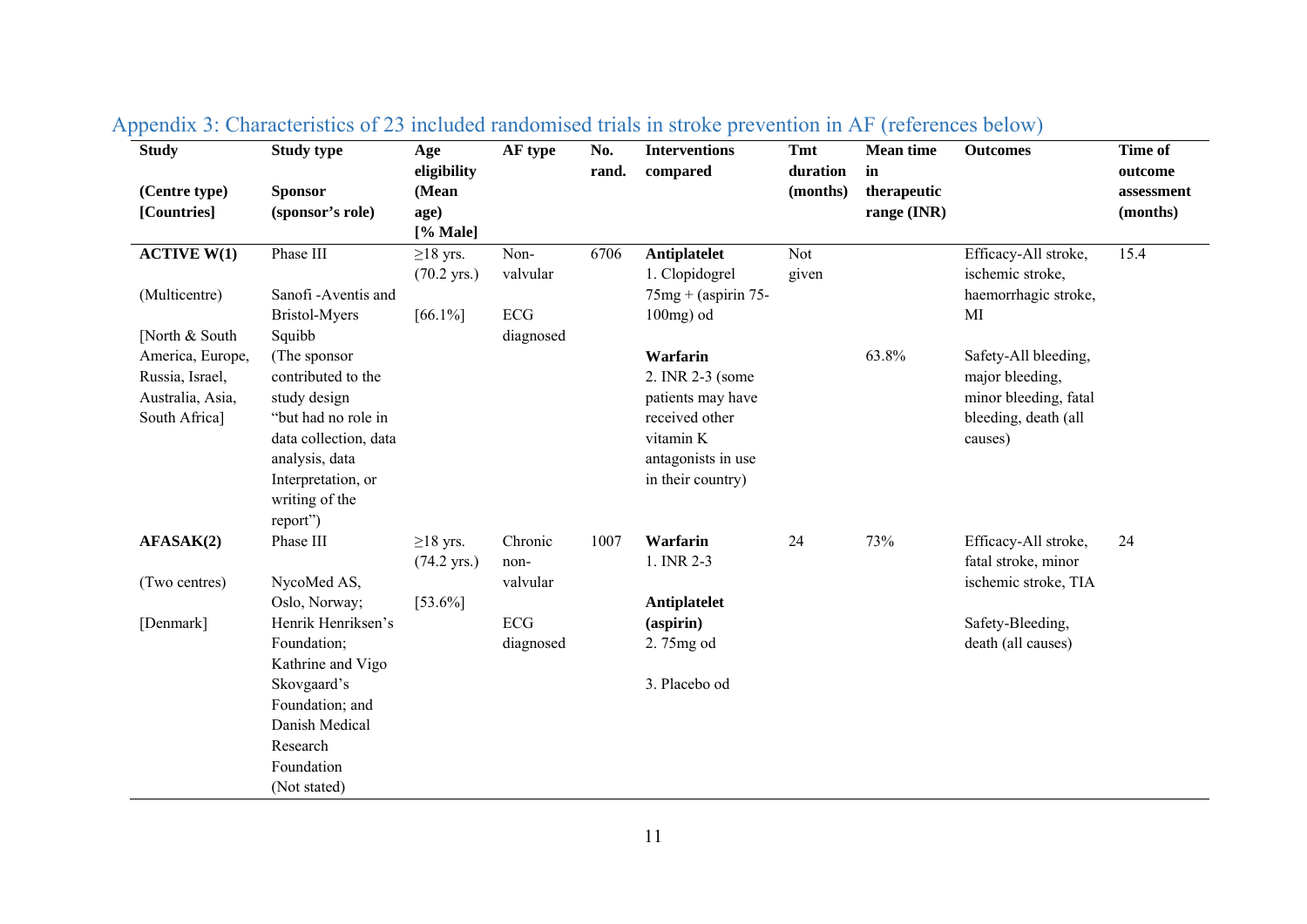| <b>AFASAK II(3)</b> | Phase III               | $\geq$ 18 yrs.<br>$(74.2 \text{ yrs.})$ | Chronic<br>non- | 677 | <b>Warfarin</b><br>1.1.25mg/day fixed | $\overline{42}$ |           | Efficacy-All stroke,<br>ischemic stroke, | 42            |
|---------------------|-------------------------|-----------------------------------------|-----------------|-----|---------------------------------------|-----------------|-----------|------------------------------------------|---------------|
| (Single centre)     | The Danish Heart        |                                         | valvular        |     | dose                                  |                 |           | haemorrhagic stroke,                     |               |
|                     | Foundation,             | [60%]                                   |                 |     | 2. 1.25mg/day fixed                   |                 |           | fatal stroke, stroke or                  |               |
| [Denmark]           | Copenhagen;             |                                         | <b>ECG</b>      |     | dose plus aspirin                     |                 |           | systemic embolism,                       |               |
|                     | Nycomed DAK A/S         |                                         | diagnosed       |     | 300mg/day od                          |                 |           | TIA, MI                                  |               |
|                     | Roskilde, Denmark;      |                                         |                 |     | 3. INR 2-3                            |                 | 73%       |                                          |               |
|                     | Du Pont Pharma,         |                                         |                 |     |                                       |                 |           | Safety-Major                             |               |
|                     | Wilmington, Del;        |                                         |                 |     | <b>Aspirin</b>                        |                 |           | bleeding, minor                          |               |
|                     | The Danish              |                                         |                 |     | 4.300mg od                            |                 |           | bleeding, intracranial                   |               |
|                     | Foundation for          |                                         |                 |     |                                       |                 |           | bleeding, death (all                     |               |
|                     | <b>Medical Research</b> |                                         |                 |     |                                       |                 |           | causes)                                  |               |
|                     | for the Region of       |                                         |                 |     |                                       |                 |           |                                          |               |
|                     | Copenhagen; and         |                                         |                 |     |                                       |                 |           |                                          |               |
|                     | many other non-         |                                         |                 |     |                                       |                 |           |                                          |               |
|                     | industry funders        |                                         |                 |     |                                       |                 |           |                                          |               |
|                     | (Not stated)            |                                         |                 |     |                                       |                 |           |                                          |               |
| AF-ASA-VKA-         | Phase III               | $\geq 80$ yrs.                          | Persistent      | 110 | Warfarin                              | 24              | <b>NR</b> | Efficacy-Stroke or                       | 1, 6, 12, 18, |
| CHINA(4)            |                         | (NR)                                    | $\&$            |     | 1. INR 1.6-2.5                        |                 |           | systemic embolism,                       | and 24        |
|                     | Grant from talent       |                                         | Permanent       |     |                                       |                 |           | ischemic stroke, MI                      |               |
| (Two centres)       | pool subject of         | [NR]                                    | non-            |     | Antiplatelet                          |                 |           |                                          |               |
|                     | Shanghai Shi Dong       |                                         | valvular        |     | $(a$ spirin $)$                       |                 |           | Safety-All bleeding,                     |               |
| [China]             | Hospital                |                                         |                 |     | 2.100mg od                            |                 |           | major bleeding,                          |               |
|                     | (Not applicable)        |                                         | Confirmed       |     |                                       |                 |           | minor bleeding, fatal                    |               |
|                     |                         |                                         | by the case     |     |                                       |                 |           | bleeding, death (all                     |               |
|                     |                         |                                         | history $\&$    |     |                                       |                 |           | causes)                                  |               |
|                     |                         |                                         | ECG             |     |                                       |                 |           |                                          |               |
|                     |                         |                                         |                 |     |                                       |                 |           |                                          |               |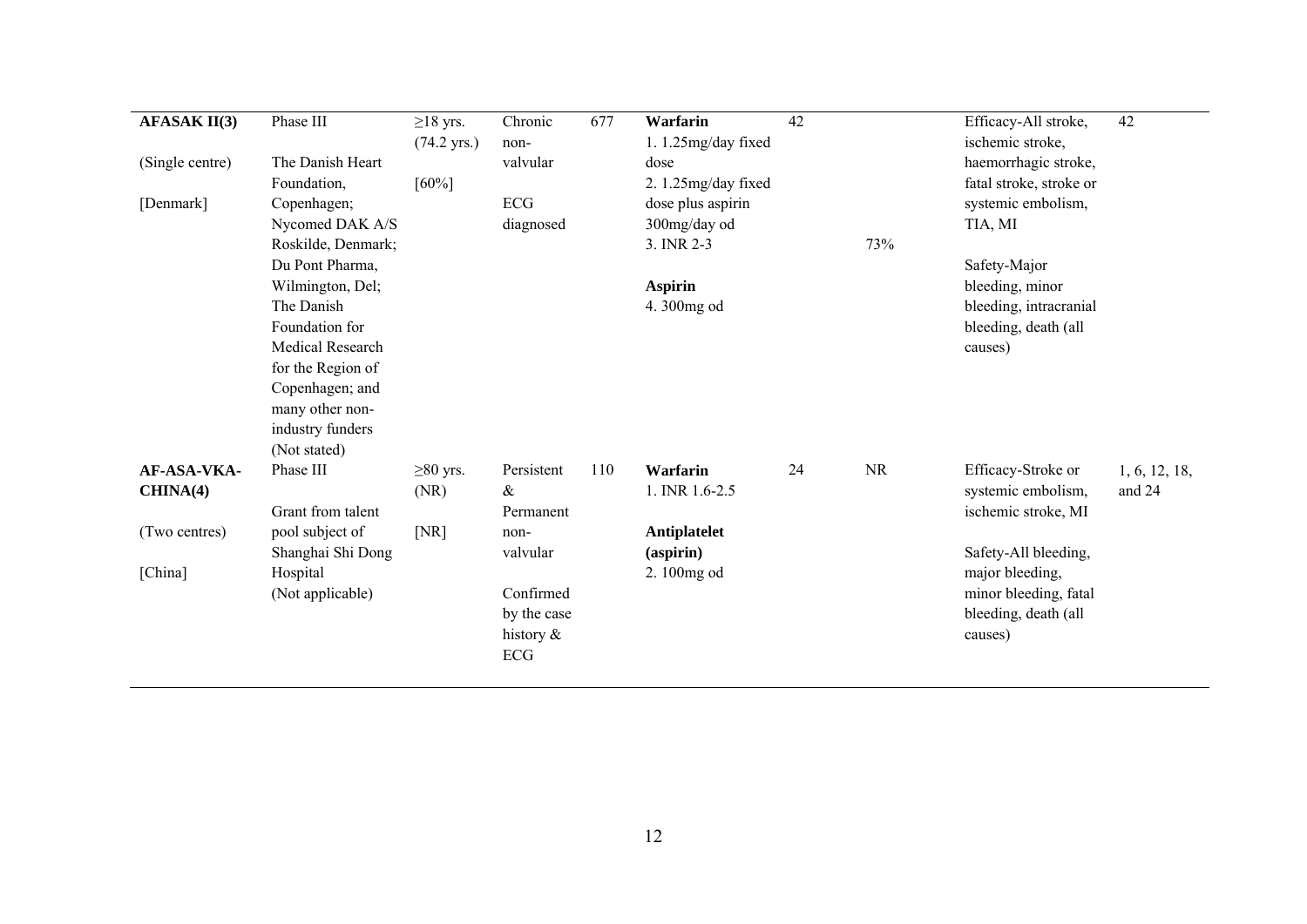| AF-DABIG-       | Phase II                        | $\geq$ 20 yrs.        | Paroxysma          | 174 | Dabigatran                         | $\overline{3}$ |           | Efficacy-Stroke or   | $\overline{3}$ |
|-----------------|---------------------------------|-----------------------|--------------------|-----|------------------------------------|----------------|-----------|----------------------|----------------|
| VKA-JAPAN(5)    |                                 | (NR)                  | I,                 |     | 1.110mg bd                         |                |           | systemic embolism    |                |
|                 | Boehringer                      |                       | persistent         |     | 2.150mg bd                         |                |           |                      |                |
| (Multicentre)   | Ingelheim                       | [NR]                  | <sub>or</sub>      |     |                                    |                |           | Safety-All bleeding, |                |
|                 | (The sponsor was                |                       | permanent          |     | Warfarin                           |                | <b>NR</b> | major bleeding,      |                |
| [Japan]         | involved in the                 |                       | non-               |     | 3. INR 2-3 (INR                    |                |           | composite clinically |                |
|                 | trial)                          |                       | valvular           |     | $≥1.6$ to $≤2.6$ in $≥70$<br>yrs.) |                |           | relevant bleeding    |                |
|                 |                                 |                       | ECG<br>diagnosed   |     |                                    |                |           |                      |                |
| AF-EDOX-        | Phase II                        | 18-80 yrs.            | Non-               | 235 | Edoxaban                           | 3              |           | Efficacy-Stroke or   | $\mathfrak{Z}$ |
| VKA-ASIA(6)     |                                 | $(65.1 \text{ yrs.})$ | valvular           |     | 1.30mg od                          | (Edoxaba       |           | systemic embolism    |                |
|                 | Daiichi Sankyo Co.,             |                       |                    |     | 2.60mg od                          | n)             |           |                      |                |
| (Multicentre)   | Ltd., Tokyo, Japan              | $[65.4\%]$            | ECG                |     |                                    |                |           | Safety-All bleeding, |                |
|                 | (The sponsor had                |                       | diagnosed          |     | Warfarin                           | 6              | 45.1%     | major bleeding,      |                |
| [Taiwan, South] | influence on the                |                       |                    |     | 3. INR 2-3                         | (Warfari       |           | minor bleeding,      |                |
| Korea, Hong     | study design, data              |                       | CHADS <sub>2</sub> |     |                                    | n)             |           | clinically relevant  |                |
| Kong &          | management &                    |                       |                    |     |                                    |                |           | non-major bleeding   |                |
| Singapore]      | analysis, and key<br>decisions) |                       |                    |     |                                    |                |           |                      |                |
| AF-EDOX-        | Phase II                        | $\geq$ 20 yrs.        | Non-               | 536 | Edoxaban                           | 3              |           | Efficacy-Stroke or   | $\mathfrak{Z}$ |
| VKA-JAPAN(7)    |                                 | (NR)                  | valvular           |     | 1.30mg od                          |                |           | systemic embolism    |                |
|                 | Daiichi Sankyo Co.,             |                       |                    |     | 2.45mg od                          |                |           |                      |                |
| (Multicentre)   | Ltd., Tokyo, Japan              | [NR]                  | ECG                |     | 3.60mg od                          |                |           | Safety-All bleeding, |                |
|                 | (The funder "had                |                       | diagnosed          |     |                                    |                |           | major bleeding,      |                |
| [Japan]         | input on the study              |                       |                    |     | Warfarin                           |                | 83% (≥70  | clinically relevant  |                |
|                 | design and data                 |                       | CHADS <sub>2</sub> |     | 4. INR 2-3                         |                | yrs.)     | non-major bleeding,  |                |
|                 | analysis &                      |                       |                    |     | (INR 1.6-2.6 in $\geq$ 70          |                | 73% (<70  | composite clinically |                |
|                 | interpretation of               |                       |                    |     | yrs.)                              |                | yrs.)     | relevant bleeding    |                |
|                 | results and wrote               |                       |                    |     |                                    |                |           |                      |                |
|                 | the clinical study              |                       |                    |     |                                    |                |           |                      |                |
|                 | report")                        |                       |                    |     |                                    |                |           |                      |                |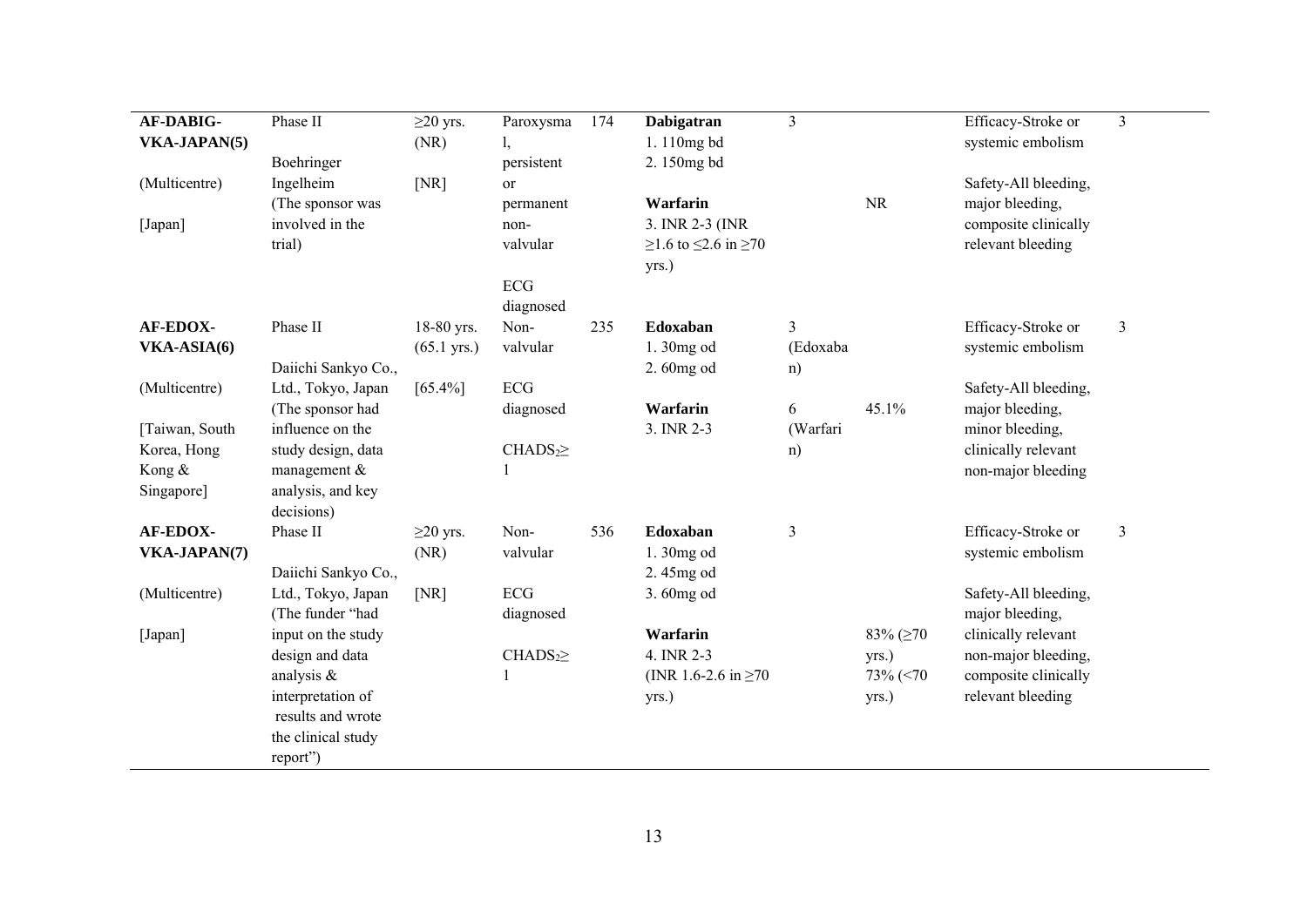| AF-EDOX-<br><b>VKA-MULTI(8)</b><br>(Multicentre)<br>[North America, | Phase II<br>Daiichi Sankyo Co.,<br>Ltd., Tokyo, Japan<br>(Not clear) | 18-85 yrs.<br>$(65.1 \text{ yrs.})$<br>$[62.1\%]$ | Persistent<br>non-<br>valvular<br>ECG<br>diagnosed                      | 1146 | Edoxaban<br>1.30mg od<br>2.60mg od<br>3.30mg bd<br>4.60mg bd | 3                  |           | Efficacy-Stroke or<br>systemic embolism,<br>MI, hospital<br>admission<br>Safety-All bleeding,                                                            | $\overline{3}$ |
|---------------------------------------------------------------------|----------------------------------------------------------------------|---------------------------------------------------|-------------------------------------------------------------------------|------|--------------------------------------------------------------|--------------------|-----------|----------------------------------------------------------------------------------------------------------------------------------------------------------|----------------|
| Chile, Europe $\&$<br>Russia]                                       |                                                                      |                                                   | CHADS <sub>2</sub><br>$\leq$ 2                                          |      | Warfarin<br>5. INR 2-3                                       |                    | 49.7%     | major bleeding,<br>minor bleeding,<br>clinically relevant<br>non-major Bleed,<br>composite clinically<br>relevant bleeding,<br>death<br>(cardiovascular) |                |
| AF-VKA-ASA-<br>CHINA(9)                                             | Phase III<br>10th National Five-                                     | 50-80 yrs.<br>(NR)                                | Non-<br>valvular                                                        | 690  | Warfarin<br>1. INR 2.1-2.5<br>2. INR 1.6-2                   | 24<br>(mean<br>15) | <b>NR</b> | Efficacy-All stroke,<br>ischemic stroke,<br>haemorrhagic stroke,                                                                                         | 24             |
| (Multicentre)<br>[China]                                            | year Project of<br>China<br>(Not applicable)                         | [NR]                                              | Diagnosis<br>based on<br>medical<br>history,<br>ECG<br>and/or<br>Holter |      | Antiplatelet<br>$(a$ spirin $)$<br>3.200mg od                |                    |           | <b>TIA</b><br>Safety-Major<br>bleeding, minor<br>bleeding, death (all<br>causes)                                                                         |                |
|                                                                     |                                                                      |                                                   | recordings                                                              |      |                                                              |                    |           |                                                                                                                                                          |                |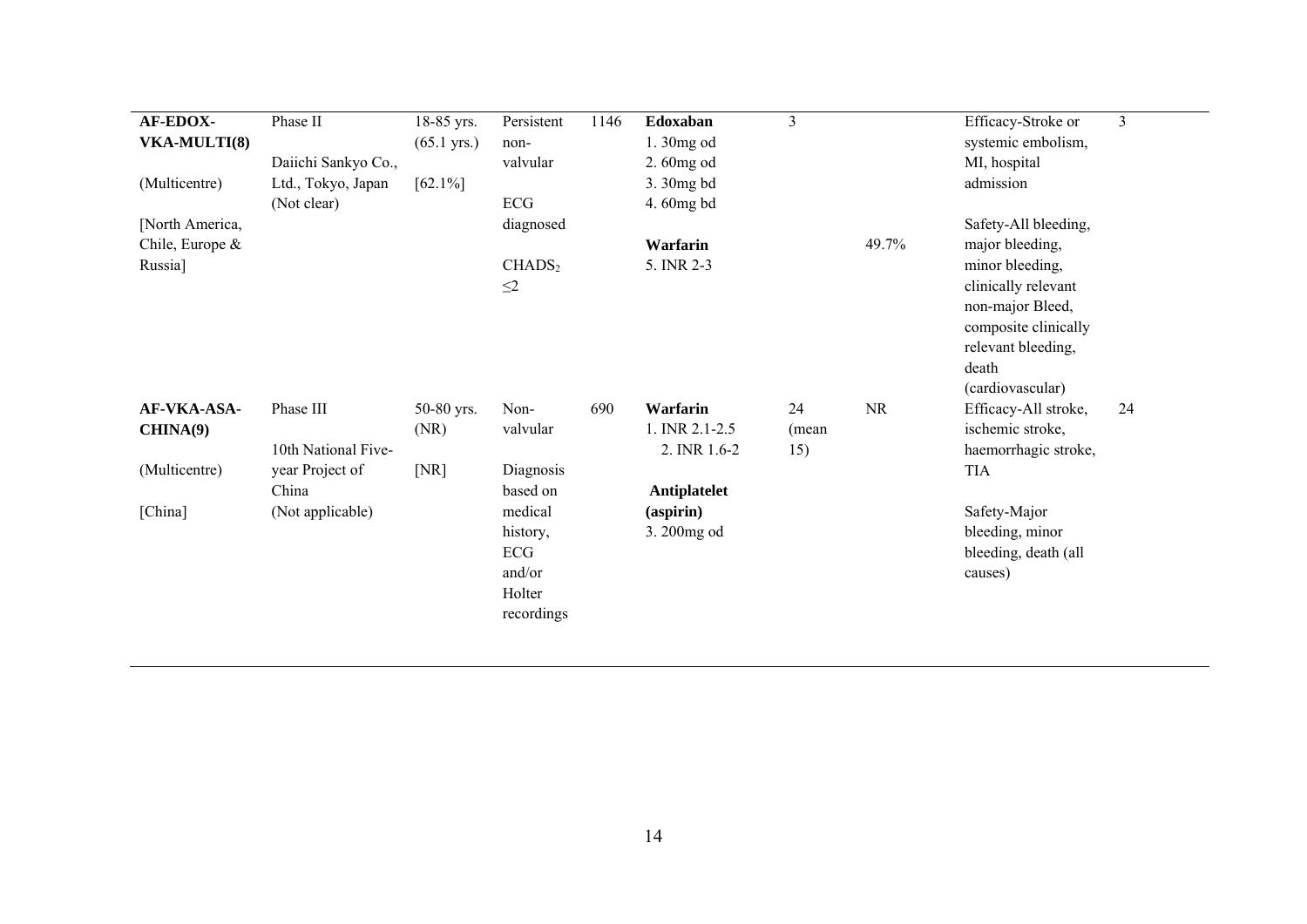| <b>ARISTOTLE(10</b> | Phase III            | $\geq$ 18 yrs.        | Non-        | 1820 | Apixaban                | 21.6     |       | Efficacy-All stroke,   | 21.6           |
|---------------------|----------------------|-----------------------|-------------|------|-------------------------|----------|-------|------------------------|----------------|
| $-20)$              |                      | (Median               | valvular or |      | $1.5mg$ bd              | (median) |       | ischemic stroke,       |                |
|                     | <b>Bristol-Myers</b> | 70 yrs.)              | flutter     |      |                         |          |       | haemorrhagic stroke,   | (median for    |
| (Multicentre)       | Squibb and Pfizer    |                       |             |      | Warfarin                |          |       | stroke or systemic     | Intracranial   |
|                     | (The trial was       | $[64.7\%]$            | ECG         |      | 2. INR 2-3              |          | 62.2% | embolism, MI           | bleeding)      |
| [North & South]     | designed in          |                       | diagnosed   |      |                         |          |       |                        |                |
| America, Europe,    | conjunction with     |                       |             |      |                         |          |       | Safety-All bleeding,   |                |
| Russia, Israel,     | the sponsors $\&$    |                       |             |      |                         |          |       | major bleeding,        |                |
| Australia, Asia,    | "The primary         |                       |             |      |                         |          |       | composite clinically   |                |
| South Africa]       | analyses were        |                       |             |      |                         |          |       | relevant bleeding,     |                |
|                     | performed both at    |                       |             |      |                         |          |       | intracranial bleeding, |                |
|                     | <b>Bristol-Myers</b> |                       |             |      |                         |          |       | death (all causes)     |                |
|                     | Squibb and at the    |                       |             |      |                         |          |       |                        |                |
|                     | Duke Clinical        |                       |             |      |                         |          |       |                        |                |
|                     | Research Institute") |                       |             |      |                         |          |       |                        |                |
| <b>ARISTOTLE-</b>   | Phase II             | $\geq$ 20 yrs.        | Non-        | 222  | Apixaban                | 3        |       | Efficacy-Stroke or     | $\mathfrak{Z}$ |
| J(21)               |                      | $(70.3 \text{ yrs.})$ | valvular    |      | $1.2.5mg$ bd            |          |       | systemic embolism,     |                |
|                     | Pfizer Inc. and      |                       |             |      | $2.5mg$ bd              |          |       | ischaemic stroke,      |                |
| (Multicentre)       | <b>Bristol-Myers</b> | $[82.9\%]$            | Diagnosis   |      |                         |          |       | <b>TIA</b>             |                |
|                     | Squibb               |                       | based on    |      | Warfarin                |          |       |                        |                |
| [Japan]             | (Not clear)          |                       | ECG,        |      | 3. INR 2-3              |          | 60%   | Safety-All bleeding,   |                |
|                     |                      |                       | Holter      |      | (INR 2-2.6 in $\geq$ 70 |          |       | major bleeding,        |                |
|                     |                      |                       | recording   |      | yrs.)                   |          |       | minor bleeding,        |                |
|                     |                      |                       | <b>or</b>   |      |                         |          |       | clinically relevant    |                |
|                     |                      |                       | intracardia |      |                         |          |       | non-major bleeding,    |                |
|                     |                      |                       | $\mathbf c$ |      |                         |          |       | composite clinically   |                |
|                     |                      |                       | electrogra  |      |                         |          |       | relevant bleeding,     |                |
|                     |                      |                       | m           |      |                         |          |       | death (all causes)     |                |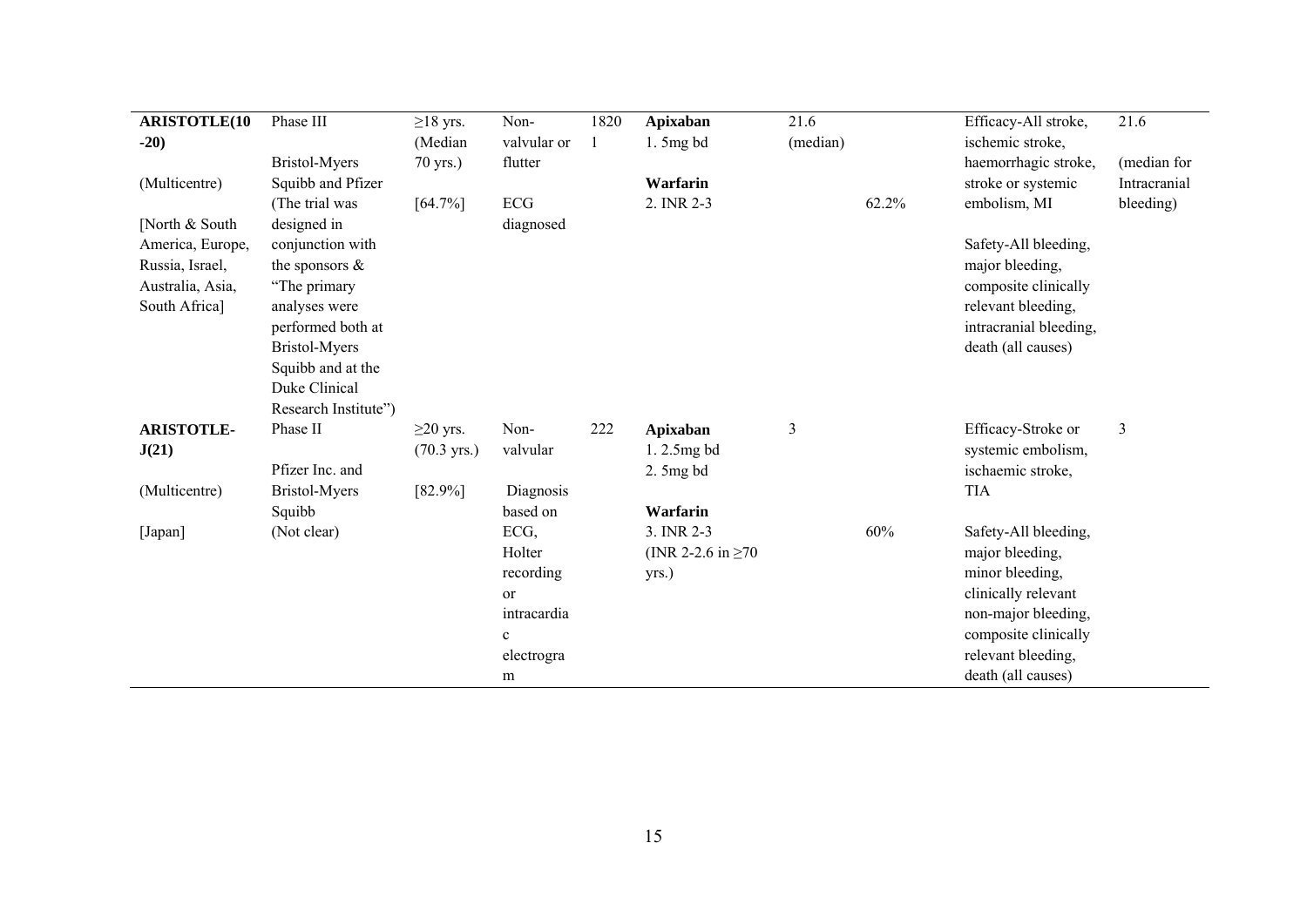| AVERROES(22-<br>25)                | Phase III<br>Bristol-Myers                                                                                                                                                                                                                              | $\geq 50$ yrs.<br>$(70 \text{ yrs.})$   | Non-<br>valvular        | 5599 | <b>Apixaban</b><br>$1.5mg$ bd<br>(2.5mg if > 80) | 13.1<br>(mean) |     | Efficacy-All stroke,<br>stroke or systemic<br>embolism, ischaemic                                                                                     | 13.1<br>(mean) |
|------------------------------------|---------------------------------------------------------------------------------------------------------------------------------------------------------------------------------------------------------------------------------------------------------|-----------------------------------------|-------------------------|------|--------------------------------------------------|----------------|-----|-------------------------------------------------------------------------------------------------------------------------------------------------------|----------------|
| (Multicentre)                      | Squibb and Pfizer<br>(The sponsor was                                                                                                                                                                                                                   | $[58.5\%]$                              | ECG<br>diagnosed        |      | yrs./≤60 kg/renal<br>status)                     |                |     | stroke, haemorrhagic<br>stroke, MI                                                                                                                    |                |
| [North & South<br>America, Europe, | involved in the<br>design, data                                                                                                                                                                                                                         |                                         |                         |      | Antiplatelet                                     |                |     | Safety-Major                                                                                                                                          |                |
| Russia, Israel,                    | collection, and                                                                                                                                                                                                                                         |                                         |                         |      | (aspirin)                                        |                |     | bleeding, minor                                                                                                                                       |                |
| Australia, Asia,<br>South Africa]  | analysis)                                                                                                                                                                                                                                               |                                         |                         |      | 2.81-324mg od                                    |                |     | bleeding, clinically<br>relevant non-major<br>bleeding, intracranial<br>bleeding, fatal<br>bleeding, death<br>(cardiovascular),<br>death (all causes) |                |
| BAFTA(26)                          | Phase III                                                                                                                                                                                                                                               | $\geq$ 75 yrs.<br>$(81.5 \text{ yrs.})$ | Non-<br>valvular or     | 973  | Antiplatelet<br>(aspirin)                        | 32.4<br>(mean) |     | Efficacy-All stroke,<br>MI                                                                                                                            | 32.4<br>(mean) |
| (Multicentre)                      | The Medical                                                                                                                                                                                                                                             |                                         | atrial                  |      | 1.75mg od                                        |                |     |                                                                                                                                                       |                |
|                                    | Research Council                                                                                                                                                                                                                                        | $[54.6\%]$                              | flutter                 |      |                                                  |                |     | Safety-Major                                                                                                                                          |                |
| [UK]                               | UK and supported                                                                                                                                                                                                                                        |                                         |                         |      | Warfarin                                         |                |     | bleeding, death (all                                                                                                                                  |                |
|                                    | by MidReC and the<br>Primary Care<br>Research trust<br>(The sponsor had<br>no direct role in<br>study design, in<br>data collection,<br>analysis or<br>interpretation, in<br>writing the report,<br>or in the decision to<br>submit for<br>publication) |                                         | <b>ECG</b><br>diagnosed |      | 2. INR 2-3                                       |                | 67% | causes)                                                                                                                                               |                |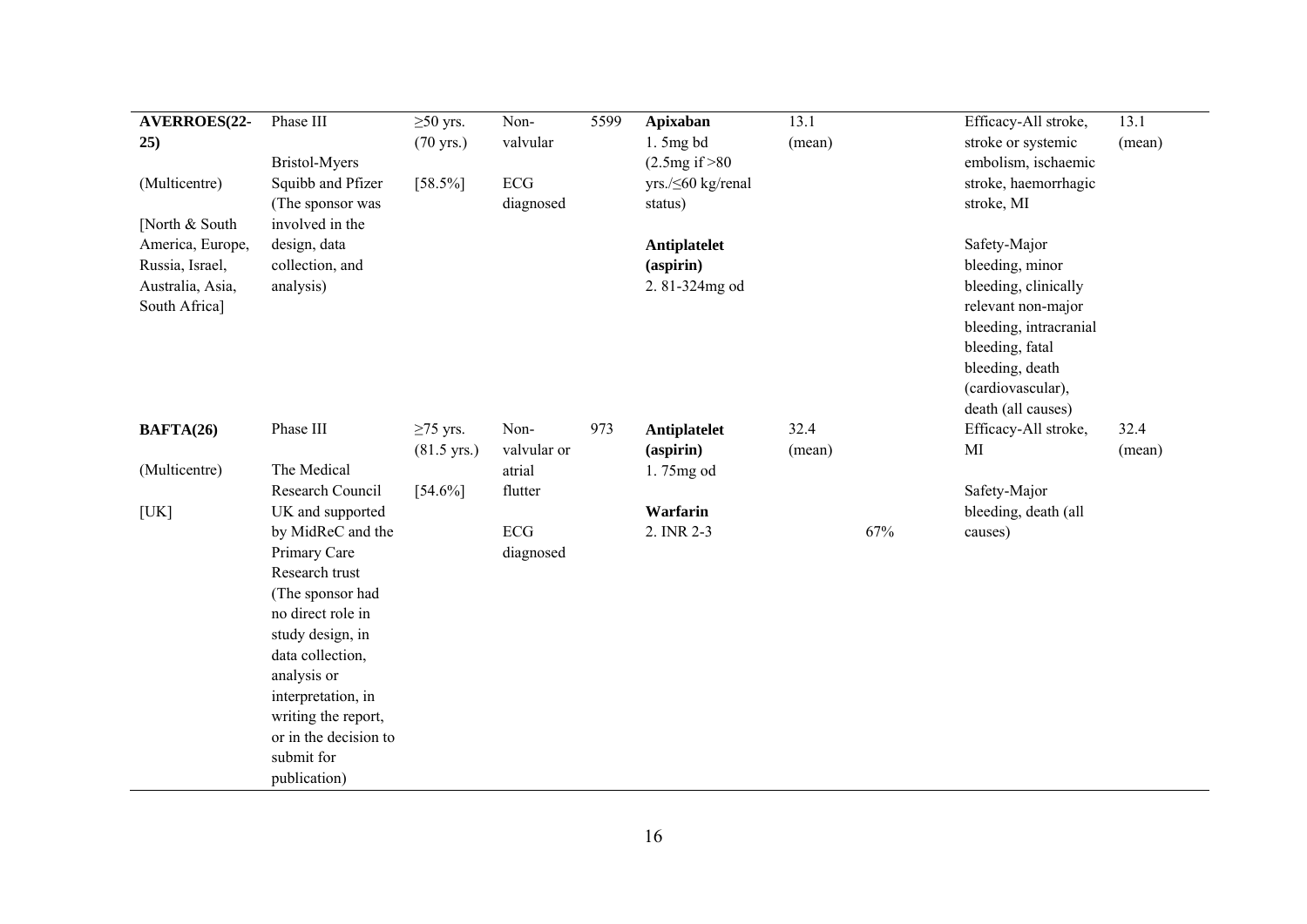| <b>Chinese</b>    | Phase III      | 40-80 yrs.            | Non-               | 704            | <b>Antiplatelet</b>    | Not      |       | Efficacy-All stroke     | $2 - 24$      |
|-------------------|----------------|-----------------------|--------------------|----------------|------------------------|----------|-------|-------------------------|---------------|
| ATAFS(27)         |                | $(63.3 \text{ yrs.})$ | valvular           |                | $(a$ spirin $)$        | reported |       |                         | $(median=19)$ |
|                   | Not disclosed  |                       |                    |                | 1.150-160mg od         |          |       | Safety-Death (all       |               |
| (Multicentre)     |                | $[59.7\%]$            |                    |                |                        |          |       | causes)                 |               |
|                   |                |                       |                    |                | Warfarin               |          |       |                         |               |
| [China]           |                |                       |                    |                | 2. INR 2-3 (INR)       |          | NR    |                         |               |
|                   |                |                       |                    |                | 1.6-2.5 in $>75$ yrs.) |          |       |                         |               |
| <b>ENGAGE AF-</b> | Phase III      | $\geq$ 21 yrs.        | Non-               | 2110           | Edoxaban               | 29.8     |       | Efficacy-All stroke,    | 29.8          |
| TIMI 48(28, 29)   |                | (NR)                  | valvular           | 5 <sup>5</sup> | 1.30mg od              | (median) |       | ischemic stroke,        | (median)      |
|                   | Daiichi Sankyo |                       |                    |                | 2. 60mg od             |          |       | haemorrhagic stroke,    |               |
| (Multicentre)     | Pharma         | $[61.9\%]$            | ECG                |                |                        |          |       | fatal stroke, stroke or |               |
|                   | Development    |                       | diagnosed          |                | Warfarin               |          |       | systemic embolism,      |               |
| [North & South]   | (Not clear)    |                       |                    |                | 3. INR 2-3             |          | 64.9% | MI                      |               |
| America, Europe,  |                |                       | CHADS <sub>2</sub> |                |                        |          |       |                         |               |
| Russia, Israel,   |                |                       | $\geq$ 2           |                |                        |          |       | Safety-Major            |               |
| Australia, Asia,  |                |                       |                    |                |                        |          |       | bleeding, minor         |               |
| South Africa]     |                |                       |                    |                |                        |          |       | bleeding, fatal         |               |
|                   |                |                       |                    |                |                        |          |       | bleeding, intracranial  |               |
|                   |                |                       |                    |                |                        |          |       | bleeding, clinically    |               |
|                   |                |                       |                    |                |                        |          |       | relevant non-major      |               |
|                   |                |                       |                    |                |                        |          |       | bleeding, composite     |               |
|                   |                |                       |                    |                |                        |          |       | clinically relevant     |               |
|                   |                |                       |                    |                |                        |          |       | bleeding, death         |               |
|                   |                |                       |                    |                |                        |          |       | (cardiovascular),       |               |
|                   |                |                       |                    |                |                        |          |       | death (all causes)      |               |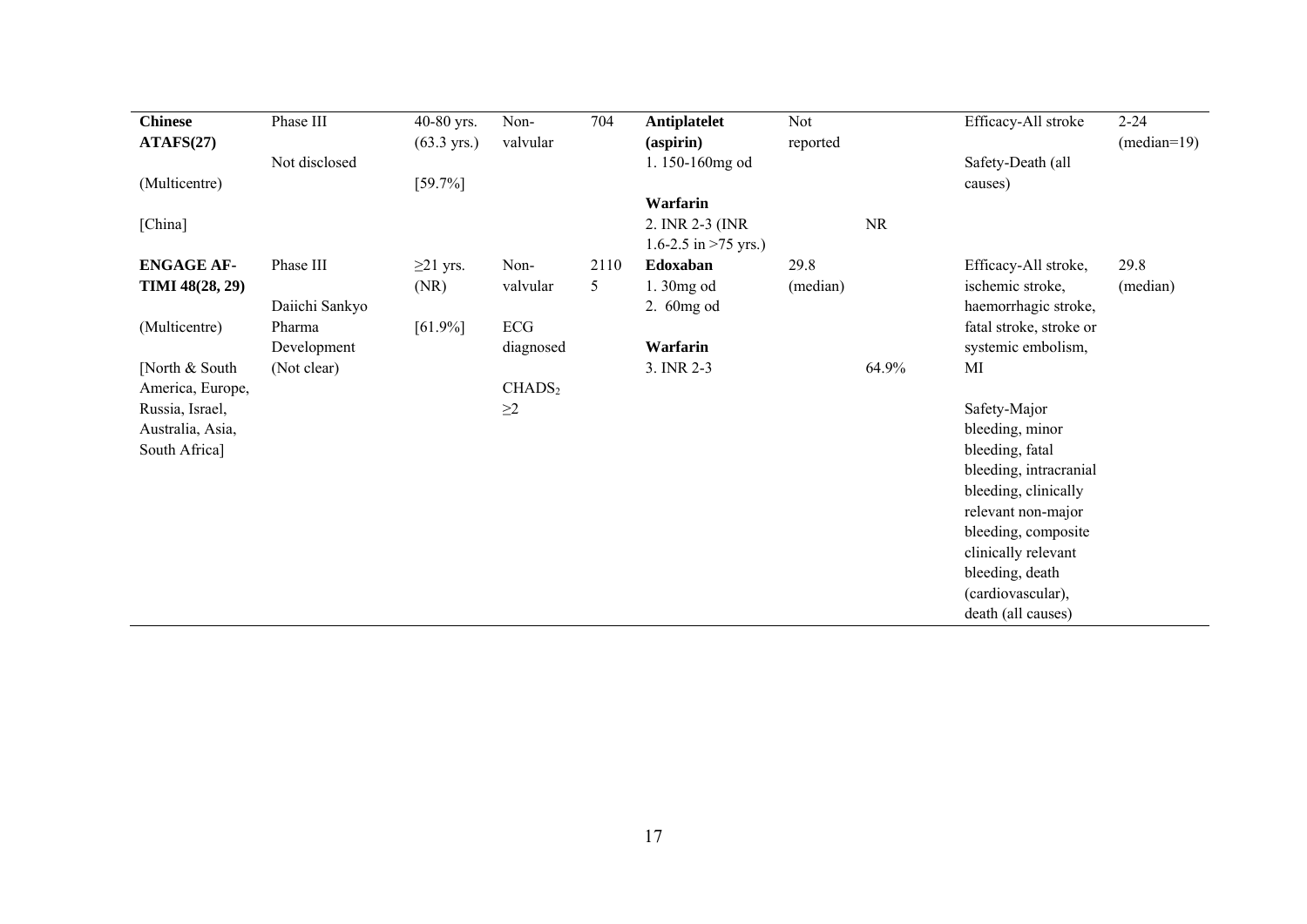| <b>EXPLORE-</b> | Phase II                      | $\geq$ 18 yrs.        | New or                | 508  | <b>Betrixaban</b>         | 4.9    |       | Efficacy-All stroke                | 4.9    |
|-----------------|-------------------------------|-----------------------|-----------------------|------|---------------------------|--------|-------|------------------------------------|--------|
| Xa(30)          |                               | $(73 \text{ yrs.})$   | existing              |      | 1.40mg od                 | (mean) |       |                                    | (mean) |
|                 | Portola                       |                       | non-                  |      | 2.60mg od                 |        |       | Safety-All bleeding,               |        |
| (Multicentre)   | Pharmaceuticals,<br>South San | $[66.5\%]$            | valvular or<br>atrial |      | 3.80mg od                 |        |       | major bleeding,<br>minor bleeding, |        |
| [USA, Canada &  | Francisco, CA,                |                       | flutter               |      | Warfarin                  |        |       | clinically relevant                |        |
| Germany]        | <b>USA</b>                    |                       |                       |      | 4. INR 2-3                |        | 63.4% | non-major bleeding,                |        |
|                 | (Not stated)                  |                       | Diagnosed             |      |                           |        |       | composite clinically               |        |
|                 |                               |                       | by Holter,            |      |                           |        |       | relevant bleeding,                 |        |
|                 |                               |                       | ECG,                  |      |                           |        |       | death (all causes)                 |        |
|                 |                               |                       | rhythm                |      |                           |        |       |                                    |        |
|                 |                               |                       | strip,                |      |                           |        |       |                                    |        |
|                 |                               |                       | pacemaker,            |      |                           |        |       |                                    |        |
|                 |                               |                       | or other              |      |                           |        |       |                                    |        |
|                 |                               |                       | intracardia           |      |                           |        |       |                                    |        |
|                 |                               |                       | c recording           |      |                           |        |       |                                    |        |
| <b>J-ROCKET</b> | Phase III                     | $\geq$ 20 yrs.        | Non-                  | 1280 | Rivaroxaban               | 30     |       | Efficacy-All stroke,               | 30     |
| AF(31)          |                               | $(71.1 \text{ yrs.})$ | valvular              |      | 1.15mg od                 |        |       | ischemic stroke,                   |        |
|                 | Bayer Yakuhin Ltd             |                       |                       |      |                           |        |       | haemorrhagic stroke,               |        |
| (Multicentre)   | (The funder was               | $[80.6\%]$            | ECG                   |      | Warfarin                  |        |       | stroke or systemic                 |        |
|                 | "responsible for              |                       | diagnosed             |      | 2. INR 2-3                |        | 65%   | embolism, MI                       |        |
| [Japan]         | trial design and              |                       |                       |      | (INR 1.6-2.6 in $\geq$ 70 |        |       |                                    |        |
|                 | study data                    |                       |                       |      | yrs.)                     |        |       | Safety-Composite                   |        |
|                 | collection")                  |                       |                       |      |                           |        |       | clinically relevant                |        |
|                 |                               |                       |                       |      |                           |        |       | bleeding, death                    |        |
|                 |                               |                       |                       |      |                           |        |       | (cardiovascular),                  |        |
|                 |                               |                       |                       |      |                           |        |       | death (all causes)                 |        |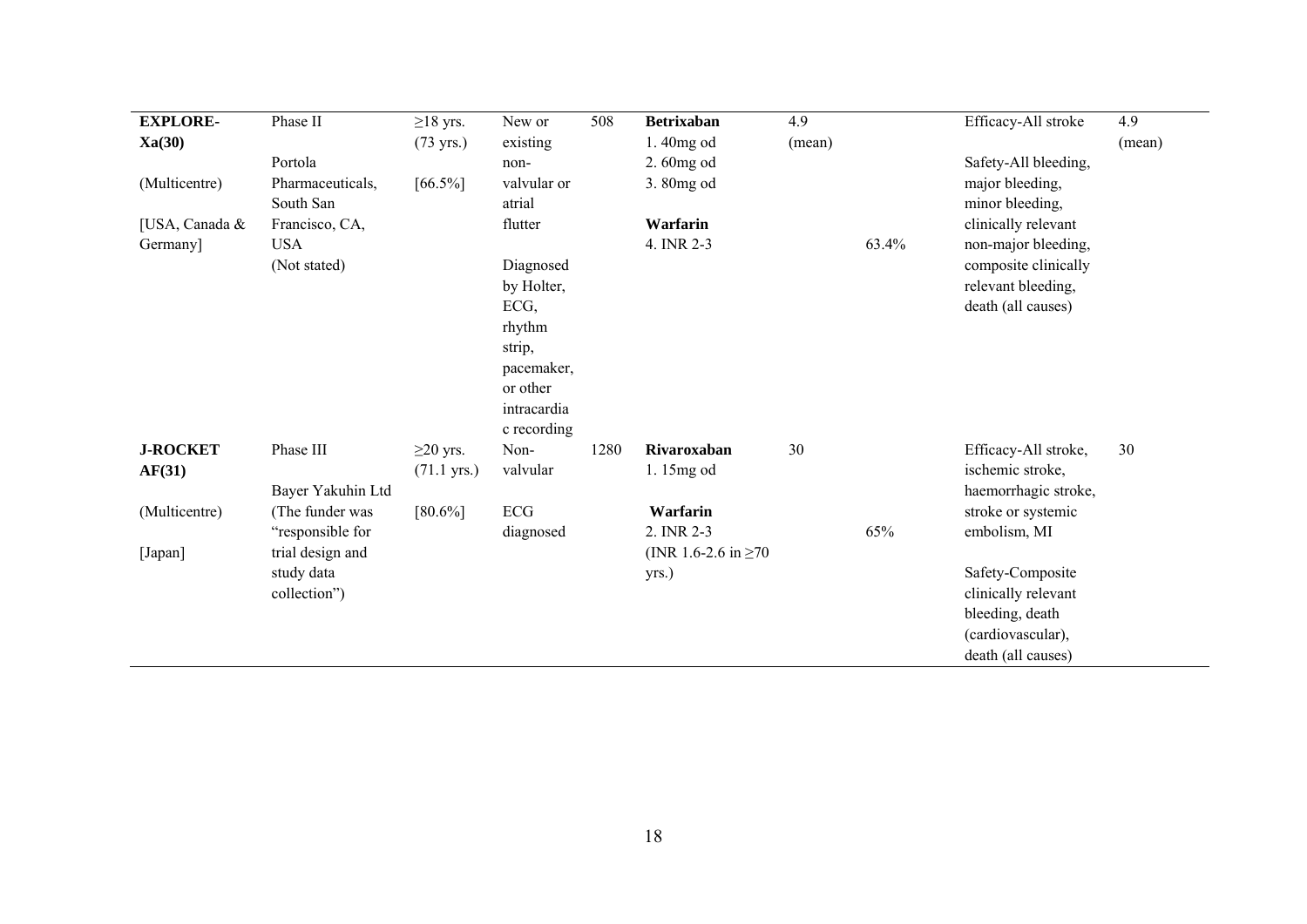| PATAF(32)                | Phase III                             | $\geq 60$ yrs.<br>$(74.8 \text{ yrs.})$ | Chronic or<br>intermitten | 729  | Warfarin<br>1. INR $\leq$ 2        | 32.4<br>(mean) | $\overline{\text{NR}}$ | Efficacy-All stroke,<br>ischaemic stroke, | 32.4<br>(mean) |
|--------------------------|---------------------------------------|-----------------------------------------|---------------------------|------|------------------------------------|----------------|------------------------|-------------------------------------------|----------------|
| (Multicentre)            | Prevention fund<br>(grant 002817010), | [44.9%]                                 | t                         |      | 2. INR 2.5-3.5<br>(some patients)  |                |                        | arterial event                            |                |
| [Netherlands]            | Zorg Onder-zoek<br>Nederland; Roche   |                                         | ECG<br>diagnosed          |      | received other<br>coumarins-       |                |                        | Safety-Death<br>(cardiovascular),         |                |
|                          | Nicholas BV,<br>Bladel, Holland,      |                                         |                           |      | phenprocoumon or<br>acenocoumarol) |                |                        | death (all causes)                        |                |
|                          | donated aspirin<br>(Not stated)       |                                         |                           |      | Antiplatelet<br>(aspirin)          |                |                        |                                           |                |
|                          |                                       |                                         |                           |      | 3.150mg od                         |                |                        |                                           |                |
| PETRO(33)                | Phase II                              | $\geq$ 18 yrs.<br>$(69.5 \text{ yrs.})$ | Permanent,<br>persistent, | 502* | Dabigatran<br>1.50mg bd            | 3              |                        | Efficacy-Stroke or<br>Systemic embolism   | $\mathfrak{Z}$ |
| (Multicentre)            | Boehringer                            |                                         | $\&$                      |      | 2. $50mg + (aspirin)$              |                |                        |                                           |                |
|                          | Ingelheim                             | $[81.9\%]$                              | paroxysma                 |      | $81mg$ ) bd                        |                |                        | Safety-All bleeding,                      |                |
| [USA, Denmark,           | Pharmaceuticals,                      |                                         | l non-                    |      | 3. $50mg + (aspirin)$              |                |                        | major bleeding,                           |                |
| Netherlands &<br>Sweden] | Biberach, Germany<br>(The funder was  |                                         | valvular<br>with          |      | $325mg$ ) bd                       |                |                        | composite clinically<br>relevant bleeding |                |
|                          | responsible for the                   |                                         | coronary                  |      | 4.150mg bd                         |                |                        |                                           |                |
|                          | statistical analysis                  |                                         | artery                    |      | 5. $150mg + (aspirin)$             |                |                        |                                           |                |
|                          | conducted                             |                                         | disease                   |      | $81mg$ ) bd                        |                |                        |                                           |                |
|                          | according to a                        |                                         |                           |      | 6. $150mg + (aspirin)$             |                |                        |                                           |                |
|                          | prospectively<br>designed plan        |                                         | Diagnosis<br>not          |      | $325mg$ ) bd                       |                |                        |                                           |                |
|                          | approved by the                       |                                         | explained                 |      | 7.300mg bd                         |                |                        |                                           |                |
|                          | steering committee)                   |                                         |                           |      | 8. 300 $mg + (aspirin)$            |                |                        |                                           |                |
|                          |                                       |                                         |                           |      | $81mg$ ) bd                        |                |                        |                                           |                |
|                          |                                       |                                         |                           |      | 9. $300mg + (aspirin)$             |                |                        |                                           |                |
|                          |                                       |                                         |                           |      | $325mg$ ) bd                       |                |                        |                                           |                |
|                          |                                       |                                         |                           |      | Warfarin                           |                |                        |                                           |                |
|                          |                                       |                                         |                           |      | 10. INR 2-3                        |                | 57.2%                  |                                           |                |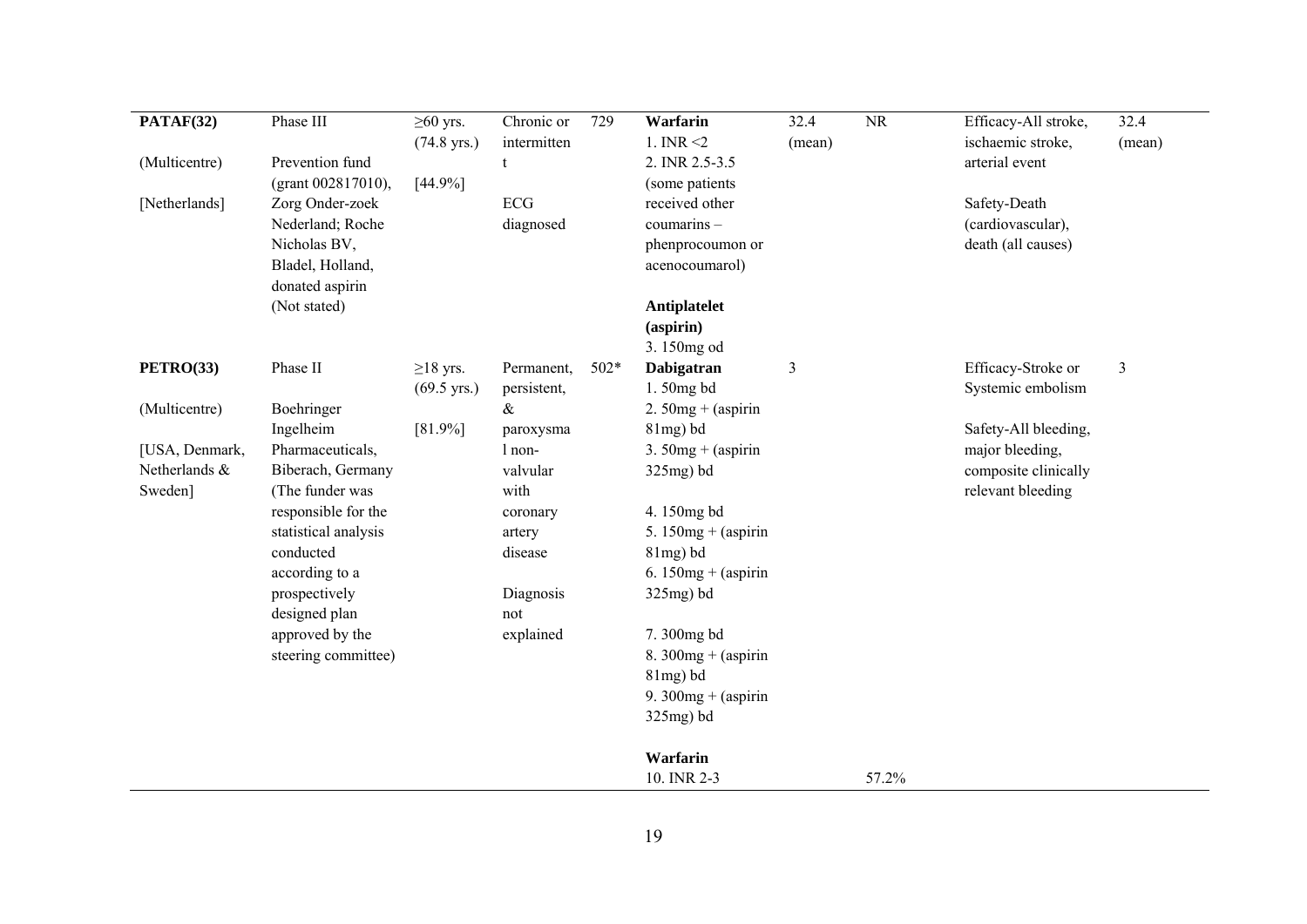| RE-LY(34, 35)    | Phase III            | $\geq$ 18 yrs.      | Non-               | 1811           | Dabigatran  | 24       |     | Efficacy-Stroke or     | 24       |
|------------------|----------------------|---------------------|--------------------|----------------|-------------|----------|-----|------------------------|----------|
|                  |                      | $(71 \text{ yrs.})$ | valvular           | 3              | 1.110mg bd  | (mean)   |     | systemic embolism,     | (mean)   |
| (Multicentre)    | Boehringer           |                     |                    |                | 2.150mg bd  |          |     | ischaemic stroke,      |          |
|                  | Ingelheim            | $[63.6\%]$          | ECG                |                |             |          |     | haemorrhagic stroke,   |          |
| [North & South]  | (The sponsor         |                     | diagnosed          |                | Warfarin    |          |     | MI, PE, Hospital       |          |
| America, Europe, | contributed in the   |                     |                    |                | 3. INR 2-3  |          | 64% | admission              |          |
| Russia, Israel,  | design, conduct,     |                     | Mean               |                |             |          |     |                        |          |
| Australia, Asia, | and reporting of the |                     | CHADS <sub>2</sub> |                |             |          |     | Safety-Major           |          |
| South Africa]    | study)               |                     | 2.1                |                |             |          |     | bleeding, minor        |          |
|                  |                      |                     |                    |                |             |          |     | bleeding, intracranial |          |
|                  |                      |                     |                    |                |             |          |     | bleeding, extra-       |          |
|                  |                      |                     |                    |                |             |          |     | cranial minor          |          |
|                  |                      |                     |                    |                |             |          |     | bleeding, death        |          |
|                  |                      |                     |                    |                |             |          |     | (cardiovascular),      |          |
|                  |                      |                     |                    |                |             |          |     | death (all causes)     |          |
| <b>ROCKET</b>    | Phase III            | $\geq$ 18 yrs.      | Non-               | 1426           | Rivaroxaban | 19.4     |     | Efficacy-All stroke,   | 19.4     |
| $AF(36-39)$      |                      | (Median             | valvular           | $\overline{4}$ | 1.20mg od   | (median) |     | stroke or systemic     | (median) |
|                  | Johnson & Johnson    | 73 yrs.)            |                    |                |             |          |     | embolism, MI           |          |
| (Multicentre)    | and Bayer            |                     | ECG                |                | Warfarin    |          |     |                        |          |
|                  | (The sponsor was     | $[60.3\%]$          | diagnosed          |                | 2. INR 2-3  |          | 55% | Safety-Major           |          |
| [North & South]  | not involved in the  |                     |                    |                |             |          |     | bleeding, clinically   |          |
| America, Europe, | coordination of the  |                     | CHADS <sub>2</sub> |                |             |          |     | relevant non-major     |          |
| Russia, Israel,  | trial, data          |                     | $\geq$ 2           |                |             |          |     | bleeding, composite    |          |
| Australia, New   | management, and      |                     |                    |                |             |          |     | clinically relevant    |          |
| Zealand, Asia,   | analyses)            |                     |                    |                |             |          |     | bleeding, fatal        |          |
| South Africa]    |                      |                     |                    |                |             |          |     | bleeding, intracranial |          |
|                  |                      |                     |                    |                |             |          |     | bleeding, death (all   |          |
|                  |                      |                     |                    |                |             |          |     | causes)                |          |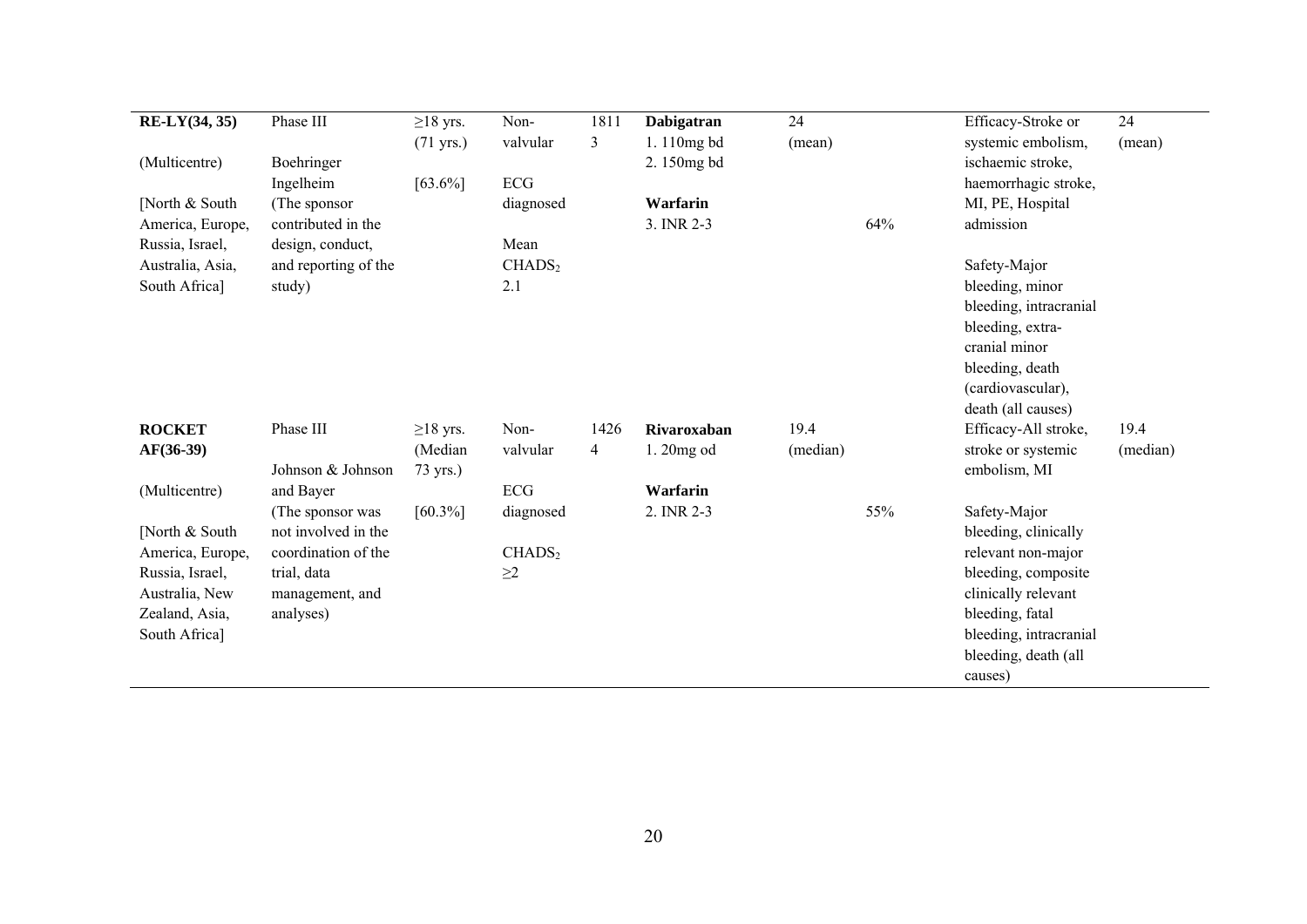| SPAF II(40)   | Phase III             | Not clear   | Non-      | 1100 | Warfarin                  | 37.2    |           | Efficacy-Stroke or    | 27.6   |
|---------------|-----------------------|-------------|-----------|------|---------------------------|---------|-----------|-----------------------|--------|
|               |                       | (NR)        | valvular  |      | 1. INR 2-4.5 in $\leq$ 75 | (mean   | <b>NR</b> | systemic embolism,    | (mean) |
| (Multicentre) | The Division of       |             |           |      | yrs.                      | for age |           | ischaemic stroke, MI, |        |
|               | Stroke and Trauma,    | [NR]        |           |      | 2. INR 2.0-4.5 in         | < 75    |           | <b>TIA</b>            |        |
| [USA]         | National Institute of |             |           |      | $>75$ yrs.                | years)  |           |                       |        |
|               | Neurological          |             |           |      |                           |         |           | Safety-Intracranial   |        |
|               | Disorders and         |             |           |      | Antiplatelet              | 24      |           | bleeding, death (all  |        |
|               | Stroke                |             |           |      | (aspirin)                 | (mean   |           | causes)               |        |
|               | (Not clear)           |             |           |      | 3.325mg (in $\leq$ 75     | for age |           |                       |        |
|               |                       |             |           |      | yrs.) od                  | >75     |           |                       |        |
|               |                       |             |           |      | 4. 325 mg (in $>75$       | years)  |           |                       |        |
|               |                       |             |           |      | yrs.) od                  |         |           |                       |        |
| WASPO(41)     | Phase III             | $>80 \< 90$ | Permanent | 75   | Warfarin                  | 12      |           | Efficacy-All stroke,  | 12     |
|               |                       | yrs.        | non-      |      | 1. INR 2-3                |         | 69.2%     | <b>TIA</b>            |        |
| (Multicentre) | Not declared          | (Median     | valvular  |      |                           |         |           |                       |        |
|               |                       | 83 yrs.)    |           |      | Antiplatelet              |         |           | Safety-Death (all     |        |
| [UK]          |                       |             | ECG       |      | $(a$ spirin $)$           |         |           | causes)               |        |
|               |                       | [47%]       | diagnosed |      | 2.300mg od                |         |           |                       |        |

AF = atrial fibrillation; NVAF = non-valvular atrial fibrillation; MI = myocardial infarction; TIA = transient ischaemic attack; PE = pulmonary embolism; INR = international normalized ratio;  $ECG = electrocardiogram$ ; rand = randomised; od = once daily; bd = twice daily; Tmt = treatment; NR = not reported.

\*Our results are based on 515 patients as reported in the results tables; the trial report is inconsistent in this regard.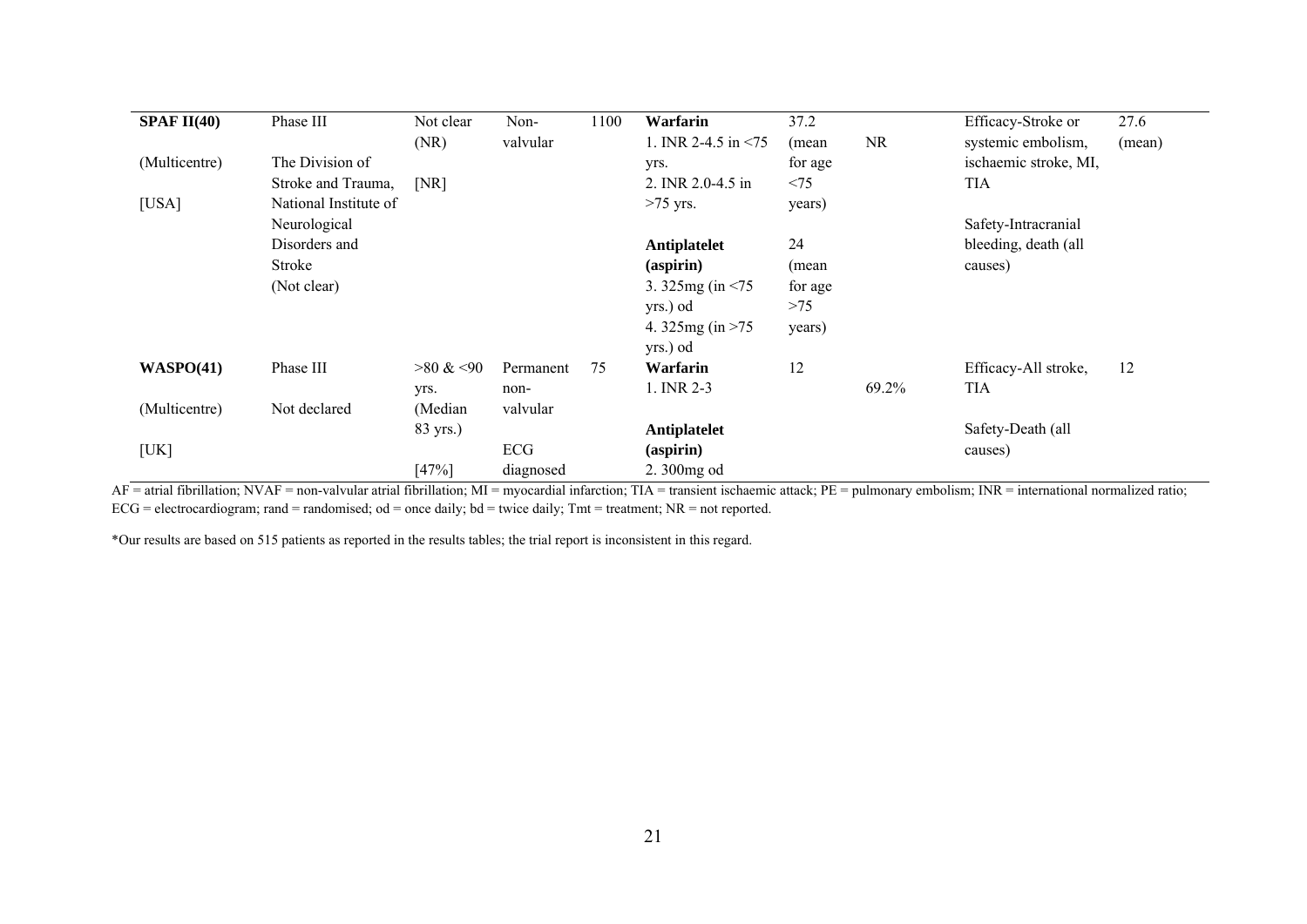## **References of the included trials**

1. Connolly S, Pogue J, Hart R, et al. Clopidogrel plus aspirin versus oral anticoagulation for atrial fibrillation in the Atrial fibrillation Clopidogrel Trial with Irbesartan for prevention of Vascular Events (ACTIVE W): a randomised controlled trial. Lancet 2006;367(9526):1903- 12.

2. Petersen P, Boysen G, Godtfredsen J, Andersen ED, Andersen B. Placebo-controlled, randomised trial of warfarin and aspirin for prevention of thromboembolic complications in chronic atrial fibrillation. The Copenhagen AFASAK study. Lancet 1989;1(8631):175-9.

3. Gullov AL, Koefoed BG, Petersen P, et al. Fixed minidose warfarin and aspirin alone and in combination vs adjusted-dose warfarin for stroke prevention in atrial fibrillation: Second Copenhagen Atrial Fibrillation, Aspirin, and Anticoagulation Study. Arch Intern Med 1998;158(14):1513-21.

4. Liu X, Huang H, Yu J, et al. Warfarin compared with aspirin for older Chinese patients with stable coronary heart diseases and atrial fibrillation complications. Int J Clin Pharmacol Ther 2014;52(6):454-9.

5. Boehringer Ingelheim. A dose response study of dabigatran etexilate (BIBR 1048) in pharmacodynamics and safety in patients with nonvalvular atrial fibrillation in comparison to warfarin NCT01136408. 2014.

6. Chung N, Jeon HK, Lien LM, et al. Safety of edoxaban, an oral factor Xa inhibitor, in Asian patients with non-valvular atrial fibrillation. Thromb Haemost 2011;105(3):535-44.

7. Yamashita T, Koretsune Y, Yasaka M, et al. Randomized, multicenter, warfarin-controlled phase II study of edoxaban in Japanese patients with non-valvular atrial fibrillation. Circ J 2012;76(8):1840-7.

8. Weitz JI, Connolly SJ, Patel I, et al. Randomised, parallel-group, multicentre, multinational phase 2 study comparing edoxaban, an oral factor Xa inhibitor, with warfarin for stroke prevention in patients with atrial fibrillation. Thromb Haemost 2010;104(3):633-41.

9. Chen KP, Huang CX, Huang DJ, et al. Anticoagulation therapy in Chinese patients with non-valvular atrial fibrillation: a prospective, multi-center, randomized, controlled study. Chin Med J 2012;125(24):4355-60.

10. Lopes RD, Alexander JH, Al-Khatib SM, et al. Apixaban for reduction in stroke and other ThromboemboLic events in atrial fibrillation (ARISTOTLE) trial: design and rationale. Am Heart J 2010;159(3):331-9.

11. Granger CB, Alexander JH, McMurray JJ, et al. Apixaban versus warfarin in patients with atrial fibrillation. N Engl J Med 2011;365(11):981-92.

12. Easton JD, Lopes RD, Bahit MC, et al. Apixaban compared with warfarin in patients with atrial fibrillation and previous stroke or transient ischaemic attack: a subgroup analysis of the ARISTOTLE trial. Lancet Neurol 2012;11(6):503-11.

13. Hohnloser SH, Hijazi Z, Thomas L, et al. Efficacy of apixaban when compared with warfarin in relation to renal function in patients with atrial fibrillation: insights from the ARISTOTLE trial. Eur Heart J 2012;33(22):2821-30.

14. Al-Khatib SM, Thomas L, Wallentin L, et al. Outcomes of apixaban vs. warfarin by type and duration of atrial fibrillation: results from the ARISTOTLE trial. Eur Heart J 2013;34(31):2464-71.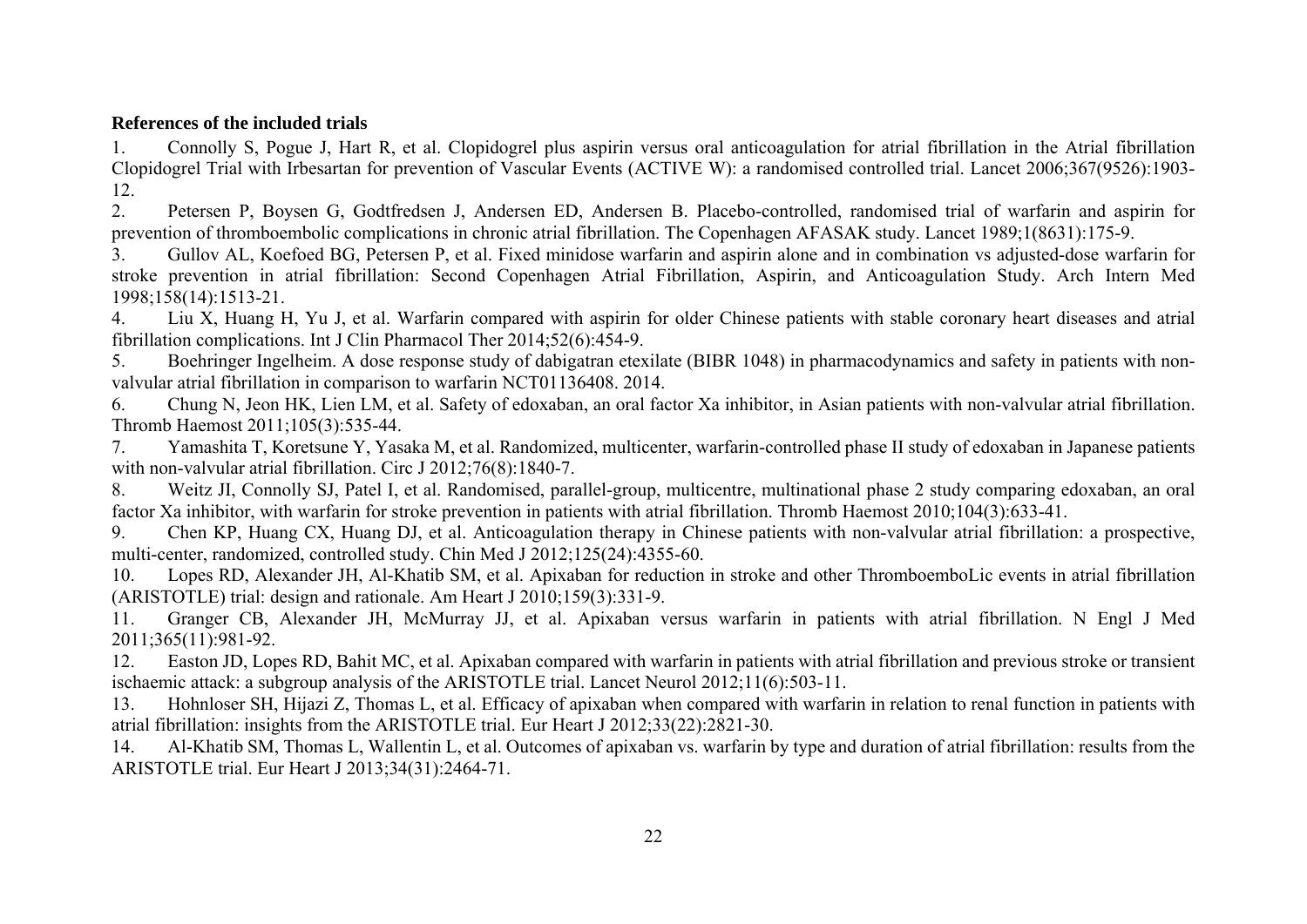15. McMurray JJ, Ezekowitz JA, Lewis BS, et al. Left ventricular systolic dysfunction, heart failure, and the risk of stroke and systemic embolism in patients with atrial fibrillation: insights from the ARISTOTLE trial. Circ Heart Fail 2013;6(3):451-60.

16. Flaker GC, Hohnloser S, Wojdyla D, et al. Apixaban is efficacious and safe in patients with at rial fibrillation using concomitant amiodarone: An analysis from the aristotle trial. J Am Coll Cardiol 2013;1):E317.

17. Garcia DA, Wallentin L, Lopes RD, et al. Apixaban versus warfarin in patients with atrial fibrillation according to prior warfarin use: results from the Apixaban for Reduction in Stroke and Other Thromboembolic Events in Atrial Fibrillation trial. Am Heart J 2013;166(3):549-58.

18. Bahit MC, Lopes RD, Wojdyla DM, et al. Apixaban in patients with atrial fibrillation and prior coronary artery disease: insights from the ARISTOTLE trial. Int J Cardiol 2013;170(2):215-20.

19. Alexander JH, Lopes RD, Thomas L, et al. Apixaban vs. warfarin with concomitant aspirin in patients with atrial fibrillation: insights from the ARISTOTLE trial. Eur Heart J 2014;35(4):224-32.

20. Hylek E, Held C, Alexander J, et al. Major bleeding in patients with atrial fibrillation receiving apixaban or warfarin: The ARISTOTLE trial (Apixaban for Reduction in Stroke and Other Thromboembolic Events in Atrial Fibrillation): Predictors, characteristics, and clinical outcomes. J Am Coll Cardiol 2014;63(20):2141-7.

21. Ogawa S, Shinohara Y, Kanmuri K. Safety and efficacy of the oral direct factor xa inhibitor apixaban in Japanese patients with non-valvular atrial fibrillation. -The ARISTOTLE-J study. Circ J 2011;75(8):1852-9.

22. Eikelboom JW, O'Donnell M, Yusuf S, et al. Rationale and design of AVERROES: apixaban versus acetylsalicylic acid to prevent stroke in atrial fibrillation patients who have failed or are unsuitable for vitamin K antagonist treatment. Am Heart J 2010;159(3):348-53.e1.

23. Hohnloser S, Yusuf S, Eikelboom J, et al. Apixaban in patients with atrial fibrillation and their risk for cardiovascular hospitalization: Insights from the AVERROES trial. Eur Heart J 2011;32:671.

24. Connolly SJ, Eikelboom J, Joyner C, et al. Apixaban in patients with atrial fibrillation. N Engl J Med 2011;364(9):806-17.

25. Diener HC, Eikelboom J, Connolly SJ, et al. Apixaban versus aspirin in patients with atrial fibrillation and previous stroke or transient ischaemic attack: a predefined subgroup analysis from AVERROES, a randomised trial. Lancet Neurol 2012;11(3):225-31.

26. Mant J, Hobbs FD, Fletcher K, et al. Warfarin versus aspirin for stroke prevention in an elderly community population with atrial fibrillation (the Birmingham Atrial Fibrillation Treatment of the Aged Study, BAFTA): a randomised controlled trial. Lancet 2007;370(9586):493-503.

27. Hu DY, Zhang HP, Sun YH, Jiang LQ. [The randomized study of efficiency and safety of antithrombotic therapy in nonvalvular atrial fibrillation: warfarin compared with aspirin]. Zhonghua Xin Xue Guan Bing Za Zhi 2006;34(4):295-8.

28. Ruff CT, Giugliano RP, Antman EM, et al. Evaluation of the novel factor Xa inhibitor edoxaban compared with warfarin in patients with atrial fibrillation: design and rationale for the Effective aNticoaGulation with factor xA next GEneration in Atrial Fibrillation-Thrombolysis In Myocardial Infarction study 48 (ENGAGE AF-TIMI 48). Am Heart J 2010;160(4):635-41.

29. Giugliano RP, Ruff CT, Braunwald E, et al. Edoxaban versus warfarin in patients with atrial fibrillation. N Engl J Med 2013;369(22):2093- 104.